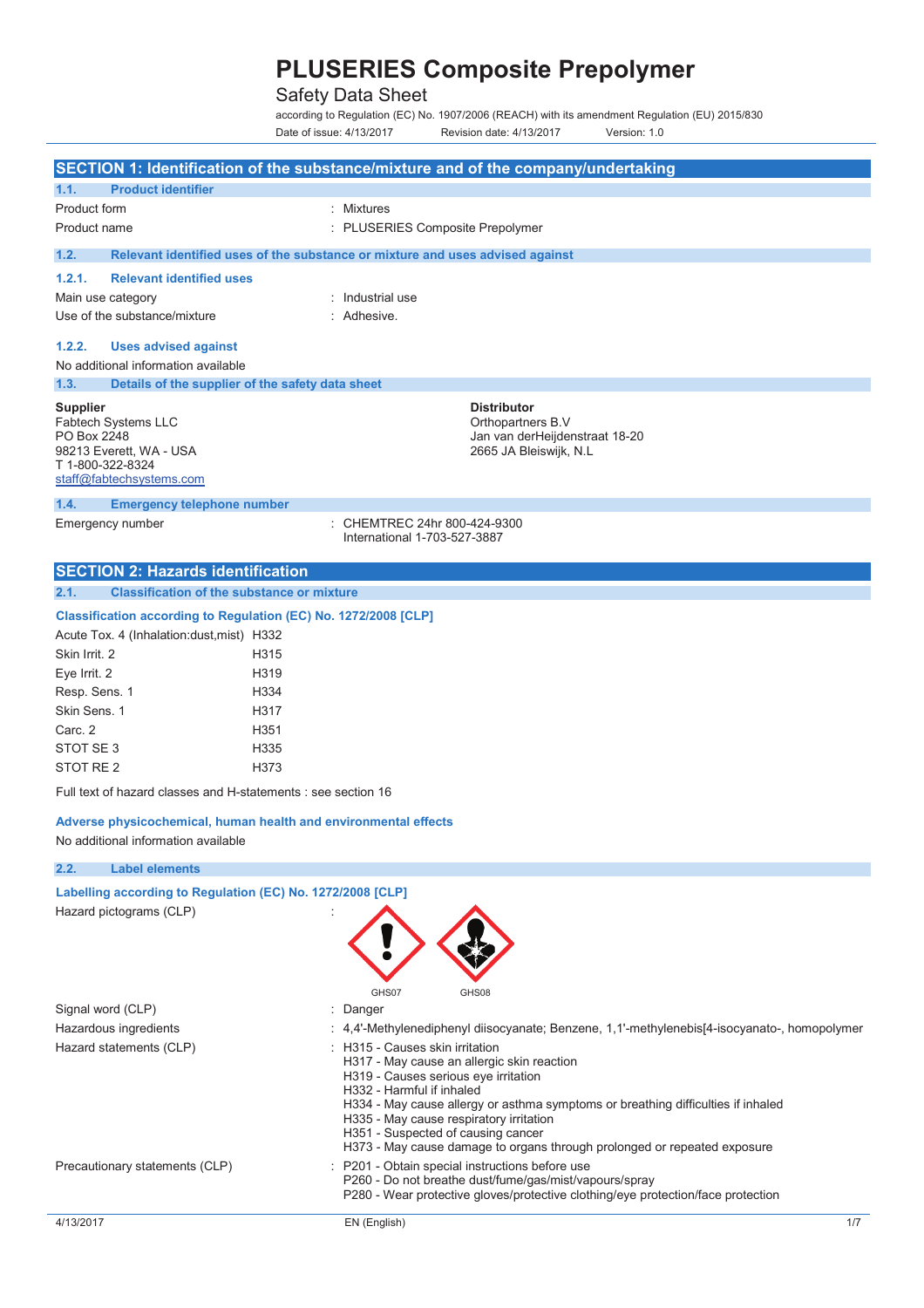### Safety Data Sheet

according to Regulation (EC) No. 1907/2006 (REACH) with its amendment Regulation (EU) 2015/830

|                                                     | P285 - Wear respiratory protection<br>P304+P341+P342+P311 - IF INHALED: Remove to fresh air and keep at rest in a position<br>comfortable for breathing. If experiencing respiratory symptoms:. Call a POISON CENTER or<br>doctor/physician<br>P308+P313 - IF exposed or concerned: Get medical advice/attention |
|-----------------------------------------------------|------------------------------------------------------------------------------------------------------------------------------------------------------------------------------------------------------------------------------------------------------------------------------------------------------------------|
| Unknown acute toxicity (CLP) - SDS                  | $\therefore$ 50.22% of the mixture consists of ingredient(s) of unknown acute oral toxicity<br>85.73% of the mixture consists of ingredient(s) of unknown acute dermal toxicity<br>51.71% of the mixture consists of ingredient(s) of unknown acute inhalation (dust/mist) toxicity                              |
| Unknown hazards to the aquatic environment<br>(CLP) | : Contains 75.51 % of components with unknown hazards to the aguatic environment                                                                                                                                                                                                                                 |

#### **2.3. Other hazards**

No additional information available

#### **SECTION 3: Composition/information on ingredients**

**3.1. Substances** 

#### Not applicable

| <b>TVOL applicable</b> |  |
|------------------------|--|
|                        |  |

| <b>Name</b>                                             | <b>Product identifier</b>                                               | $\frac{9}{6}$ | <b>Classification according to</b><br><b>Regulation (EC) No.</b><br>1272/2008 [CLP]                                                                                                                                               |
|---------------------------------------------------------|-------------------------------------------------------------------------|---------------|-----------------------------------------------------------------------------------------------------------------------------------------------------------------------------------------------------------------------------------|
| 4,4'-Methylenediphenyl diisocyanate<br>(Note C)(Note 2) | (CAS-No.) 101-68-8<br>(EC-No.) 202-966-0<br>(EC Index-No.) 615-005-00-9 | 35.51         | Acute Tox. 4 (Inhalation), H332<br>Acute Tox. 4 (Inhalation:dust, mist),<br>H332<br>Skin Irrit. 2, H315<br>Eye Irrit. 2, H319<br>Resp. Sens. 1, H334<br>Skin Sens. 1, H317<br>Carc. 2, H351<br>STOT SE 3, H335<br>STOT RE 2, H373 |
| Benzene, 1,1'-methylenebis[4-isocyanato-, homopolymer   | (CAS-No.) 25686-28-6<br>(EC-No.) 500-040-3                              | $10 - 15$     | Acute Tox. 4 (Inhalation), H332<br>Skin Irrit. 2, H315<br>Eye Irrit. 2, H319<br>Resp. Sens. 1, H334<br>Skin Sens. 1, H317<br>Carc. 2, H351<br>STOT SE 3, H335<br>STOT RE 2, H373                                                  |
| Propylene carbonate                                     | (CAS-No.) 108-32-7<br>(EC-No.) 203-572-1<br>(EC Index-No.) 607-194-00-1 | 1.49          | Eye Irrit. 2, H319                                                                                                                                                                                                                |

| <b>Name</b>                         | <b>Product identifier</b>                                               | Specific concentration limits                                                                                                   |
|-------------------------------------|-------------------------------------------------------------------------|---------------------------------------------------------------------------------------------------------------------------------|
| 4,4'-Methylenediphenyl diisocyanate | (CAS-No.) 101-68-8<br>(EC-No.) 202-966-0<br>(EC Index-No.) 615-005-00-9 | $(C \ge 0.1)$ Resp. Sens. 1, H334<br>$(C \ge 5)$ STOT SE 3, H335<br>(C >= 5) Skin Irrit. 2, H315<br>(C >= 5) Eye Irrit. 2, H319 |

Note 2 : The concentration of isocyanate stated is the percentage by weight of the free monomer calculated with reference to the total weight of the mixture.

Note C : Some organic substances may be marketed either in a specific isomeric form or as a mixture of several isomers. In this case the supplier must state on the label whether the substance is a specific isomer or a mixture of isomers.

Full text of H-statements: see section 16

**SECTION 4: First aid measures** 

|           | <u>ISEUTIUN 4. FIISI diu measures</u>                       |                                                                                                                                                                                                 |     |
|-----------|-------------------------------------------------------------|-------------------------------------------------------------------------------------------------------------------------------------------------------------------------------------------------|-----|
| 4.1.      | <b>Description of first aid measures</b>                    |                                                                                                                                                                                                 |     |
|           | First-aid measures after inhalation                         | : If inhaled, remove to fresh air. If not breathing, give artificial respiration. If breathing is difficult,<br>give oxygen. Call a POISON CENTER or doctor/physician if you feel unwell.       |     |
|           | First-aid measures after skin contact                       | : In case of contact, immediately flush skin with plenty of water. Remove contaminated clothing<br>and shoes. Wash clothing before reuse. Call a physician if irritation develops and persists. |     |
|           | First-aid measures after eye contact                        | : In case of contact, immediately flush eyes with plenty of water for at least 15 minutes. If easy to<br>do, remove contact lenses, if worn. If irritation persists, get medical attention.     |     |
|           | First-aid measures after ingestion                          | : Do not induce vomiting without medical advice. Never give anything by mouth to an<br>unconscious person. Get medical advice/attention if you feel unwell.                                     |     |
| 4.2.      | Most important symptoms and effects, both acute and delayed |                                                                                                                                                                                                 |     |
|           | Symptoms/effects after inhalation                           | : Harmful if inhaled. May cause irritation to the respiratory tract. May cause allergy or asthma<br>symptoms or breathing difficulties if inhaled.                                              |     |
|           | Symptoms/effects after skin contact                         | : Causes skin irritation. Symptoms may include redness, edema, drying, defatting and cracking<br>of the skin. May cause sensitization by skin contact.                                          |     |
| 4/13/2017 |                                                             | EN (English)                                                                                                                                                                                    | 2/7 |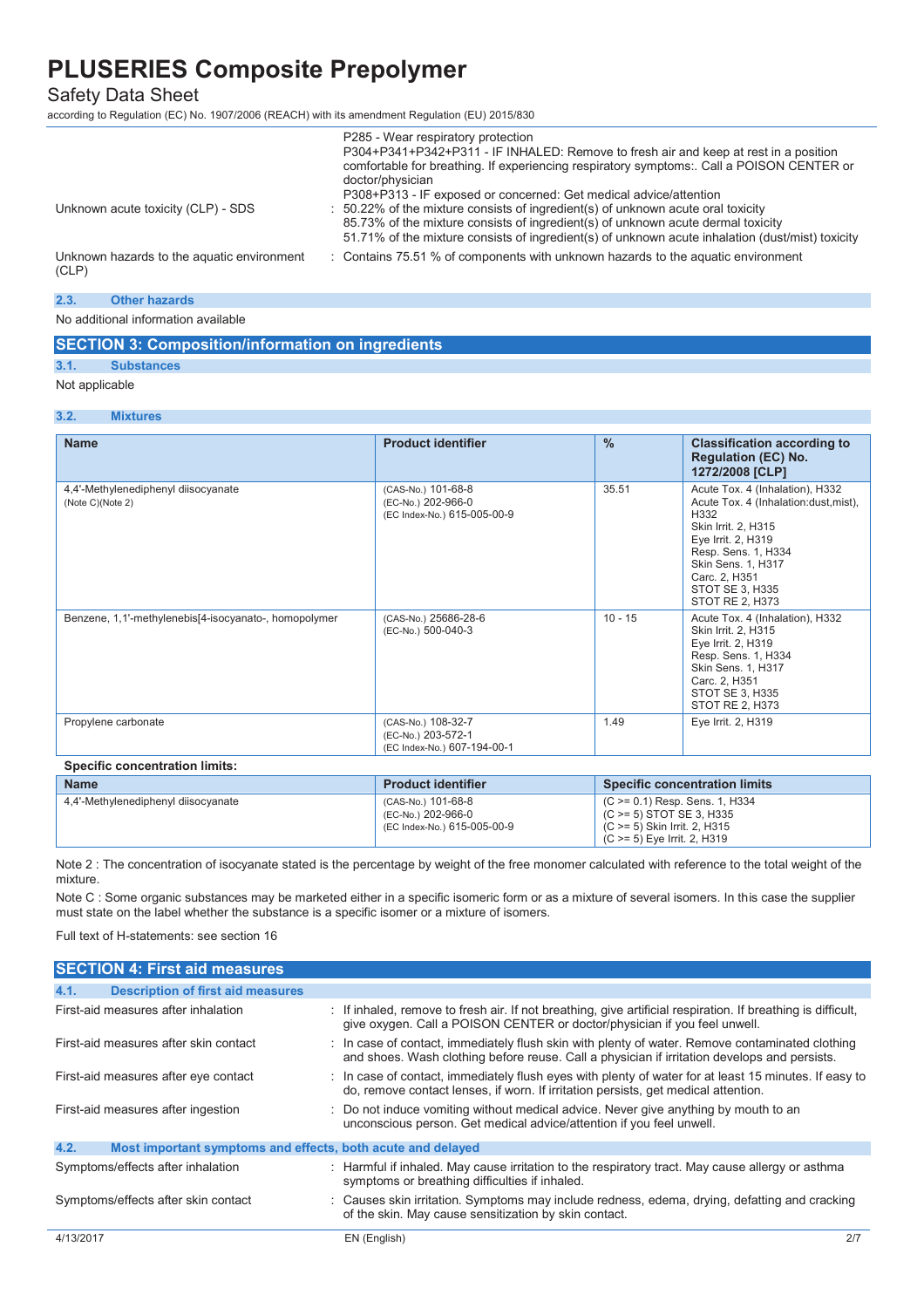## Safety Data Sheet

according to Regulation (EC) No. 1907/2006 (REACH) with its amendment Regulation (EU) 2015/830

| Symptoms/effects after eye contact | : Causes serious eye irritation. Symptoms may include discomfort or pain, excess blinking and<br>tear production, with marked redness and swelling of the conjunctiva. |
|------------------------------------|------------------------------------------------------------------------------------------------------------------------------------------------------------------------|
| Symptoms/effects after ingestion   | May be harmful if swallowed. May cause gastrointestinal irritation, nausea, vomiting and<br>diarrhea.                                                                  |

**4.3. Indication of any immediate medical attention and special treatment needed** 

Symptoms may be delayed. In case of accident or if you feel unwell, seek medical advice immediately (show the label where possible).

| <b>SECTION 5: Fire fighting measures</b>                                            |                                                                                                                                                                                                                                               |
|-------------------------------------------------------------------------------------|-----------------------------------------------------------------------------------------------------------------------------------------------------------------------------------------------------------------------------------------------|
| <b>Extinguishing media</b><br>5.1.                                                  |                                                                                                                                                                                                                                               |
| Suitable extinguishing media                                                        | : Water spray, dry chemical, foam, carbon dioxide.                                                                                                                                                                                            |
| Unsuitable extinguishing media                                                      | Do not use water jet.                                                                                                                                                                                                                         |
| 5.2.<br>Special hazards arising from the substance or mixture                       |                                                                                                                                                                                                                                               |
| Fire hazard                                                                         | : Products of combustion may include, and are not limited to: oxides of carbon. Hydrogen<br>cyanide. Isocyanates. Nitrogen oxides. Toxic fumes. Aldehydes. Ketones. Halogenated<br>compounds. Bromine. Hydrocarbons.                          |
| 5.3.<br><b>Advice for firefighters</b>                                              |                                                                                                                                                                                                                                               |
| Protection during firefighting                                                      | : Keep upwind of fire. Wear full fire fighting turn-out gear (full Bunker gear) and respiratory<br>protection (SCBA).                                                                                                                         |
| <b>SECTION 6: Accidental release measures</b>                                       |                                                                                                                                                                                                                                               |
| Personal precautions, protective equipment and emergency procedures<br>6.1.         |                                                                                                                                                                                                                                               |
| General measures                                                                    | : Use personal protection recommended in Section 8. Isolate the hazard area and deny entry to<br>unnecessary and unprotected personnel.                                                                                                       |
| 6.1.1.<br>For non-emergency personnel                                               |                                                                                                                                                                                                                                               |
| No additional information available                                                 |                                                                                                                                                                                                                                               |
| 6.1.2.<br>For emergency responders<br>No additional information available           |                                                                                                                                                                                                                                               |
| 6.2.<br><b>Environmental precautions</b>                                            |                                                                                                                                                                                                                                               |
| Prevent entry to sewers and public waters. Avoid release to the environment.        |                                                                                                                                                                                                                                               |
| Methods and material for containment and cleaning up<br>6.3.                        |                                                                                                                                                                                                                                               |
| For containment                                                                     | : Absorb and/or contain spill with inert material (sand, vermiculite or other appropriate material),<br>then place in suitable container. Do not flush into surface water or sewer system. Wear<br>recommended personal protective equipment. |
| Methods for cleaning up                                                             | Sweep or shovel spills into appropriate container for disposal. Provide ventilation.                                                                                                                                                          |
| <b>Reference to other sections</b><br>6.4.                                          |                                                                                                                                                                                                                                               |
| For further information refer to section 8: "Exposure controls/personal protection" |                                                                                                                                                                                                                                               |
| <b>SECTION 7: Handling and storage</b>                                              |                                                                                                                                                                                                                                               |
| <b>Precautions for safe handling</b><br>7.1.                                        |                                                                                                                                                                                                                                               |
| Precautions for safe handling                                                       | : Avoid contact with skin and eyes. Do not breathe dust/fume/gas/mist/vapours/spray. Do not<br>swallow. Handle and open container with care. When using do not eat, drink or smoke. Use<br>only outdoors or in a well-ventilated area.        |
| Hygiene measures                                                                    | Contaminated work clothing should not be allowed out of the workplace. Launder contaminated<br>clothing before reuse. Wash hands before eating, drinking, or smoking.                                                                         |
| Conditions for safe storage, including any incompatibilities<br>7.2.                |                                                                                                                                                                                                                                               |
| Storage conditions                                                                  | Keep out of the reach of children. Store in a well-ventilated place. Keep container tightly closed.<br>Store locked up.                                                                                                                       |
| 7.3.<br><b>Specific end use(s)</b>                                                  |                                                                                                                                                                                                                                               |
| Not available.                                                                      |                                                                                                                                                                                                                                               |
| <b>SECTION 8: Exposure controls/personal protection</b>                             |                                                                                                                                                                                                                                               |
| <b>Control parameters</b><br>8.1.                                                   |                                                                                                                                                                                                                                               |
| No additional information available                                                 |                                                                                                                                                                                                                                               |
| 8.2.<br><b>Exposure controls</b>                                                    |                                                                                                                                                                                                                                               |
| Appropriate engineering controls:                                                   |                                                                                                                                                                                                                                               |
| Ensure good ventilation of the work station.                                        |                                                                                                                                                                                                                                               |
| Hand protection:                                                                    |                                                                                                                                                                                                                                               |
| Wear chemically resistant protective gloves.                                        |                                                                                                                                                                                                                                               |
| 4/13/2017                                                                           | EN (English)<br>3/7                                                                                                                                                                                                                           |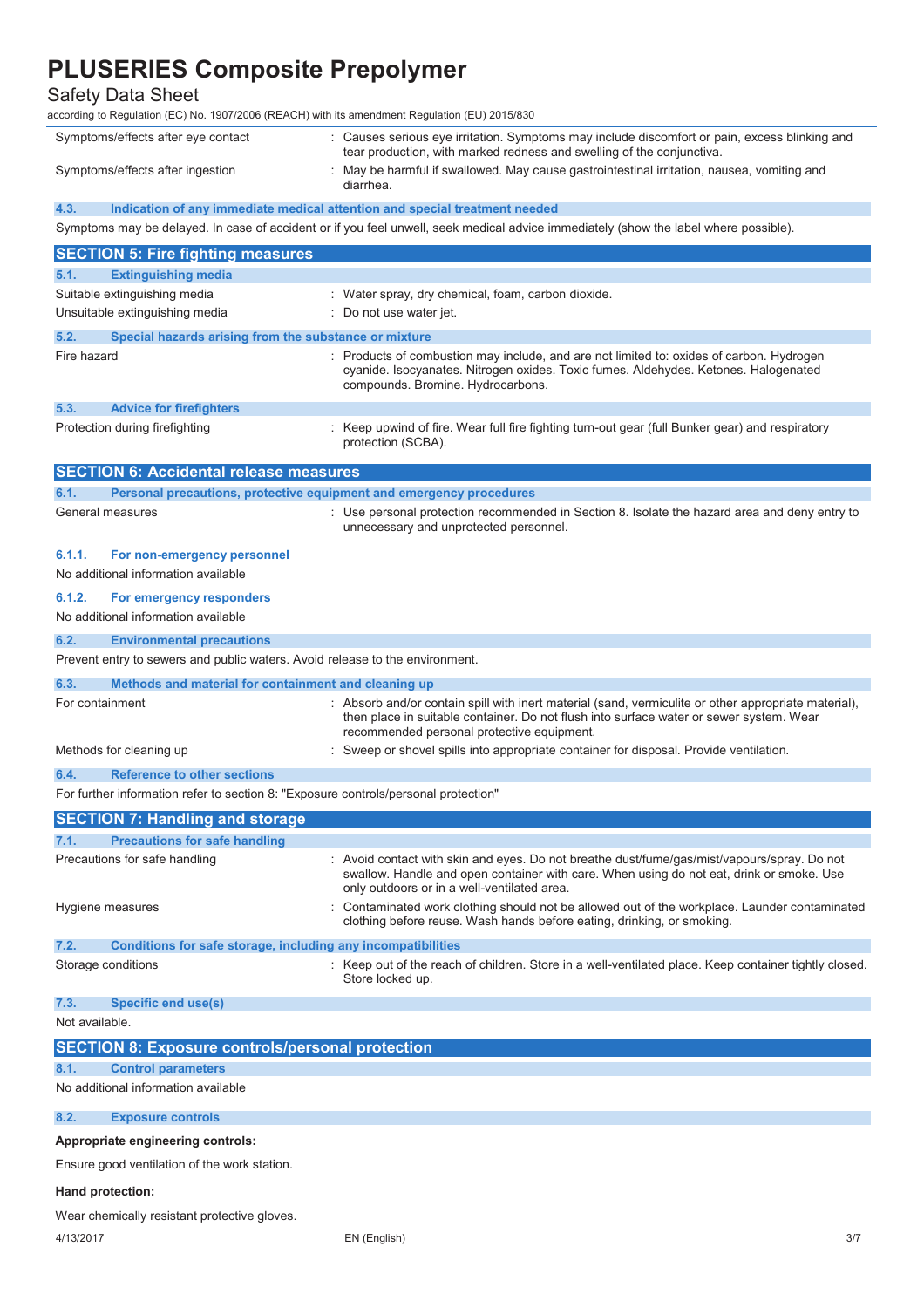### Safety Data Sheet

according to Regulation (EC) No. 1907/2006 (REACH) with its amendment Regulation (EU) 2015/830

#### **Eye protection:**

Wear eye/face protection

#### **Skin and body protection:**

Wear suitable protective clothing

#### **Respiratory protection:**

Wear respiratory protection. Respirator selection must be based on known or anticipated exposure levels, the hazards of the product and the safe working limits of the selected respirator.

#### **Environmental exposure controls:**

Avoid release to the environment.

#### **Other information:**

Do not eat, smoke or drink where material is handled, processed or stored. Wash hands carefully before eating or smoking. Handle in accordance with good industrial hygiene and safety procedures.

| <b>SECTION 9: Physical and chemical properties</b>            |                                   |
|---------------------------------------------------------------|-----------------------------------|
| Information on basic physical and chemical properties<br>9.1. |                                   |
| Physical state                                                | : Liquid                          |
| Appearance                                                    | : Viscous                         |
| Colour                                                        | Beige                             |
| Odour                                                         | No data available                 |
| Odour threshold                                               | No data available                 |
| pH                                                            | : No data available               |
| Relative evaporation rate (butylacetate=1)                    | $\cdot$ < 1                       |
| Melting point                                                 | No data available<br>۰            |
| Freezing point                                                | : No data available               |
| Boiling point                                                 | $>$ 392 °F                        |
| Flash point                                                   | : $> 212$ °F                      |
| Auto-ignition temperature                                     | No data available<br>÷.           |
| Decomposition temperature                                     | No data available                 |
| Flammability (solid, gas)                                     | : Not flammable                   |
| Vapour pressure                                               | $< 0.01333$ hPa 77 F              |
| Relative vapour density at 20 °C                              | : $> 1$ (air=1)                   |
| Relative density                                              | No data available                 |
| Density                                                       | 1.288 g/cm <sup>3</sup> 68 F      |
| Solubility                                                    | Practically insoluble.            |
| Partition coefficient n-octanol/water                         | No data available                 |
| Viscosity, kinematic                                          | 15527.95031056 mm <sup>2</sup> /s |
| Viscosity, dynamic                                            | 20000 mPa.s                       |
| Explosive properties                                          | No data available                 |
| Oxidising properties                                          | No data available                 |
| <b>Explosive limits</b>                                       | : No data available               |
|                                                               |                                   |

#### **9.2. Other information**  No additional information available

|       | <b>SECTION 10: Stability and reactivity</b>                  |
|-------|--------------------------------------------------------------|
| 10.1. | <b>Reactivity</b>                                            |
|       | No dangerous reactions known under normal conditions of use. |
| 10.2. | <b>Chemical stability</b>                                    |
|       | Stable under normal conditions.                              |
| 10.3. | <b>Possibility of hazardous reactions</b>                    |
|       | No dangerous reactions known under normal conditions of use. |
| 10.4. | <b>Conditions to avoid</b>                                   |
|       | Freezing. Moisture. Heat. Incompatible materials.            |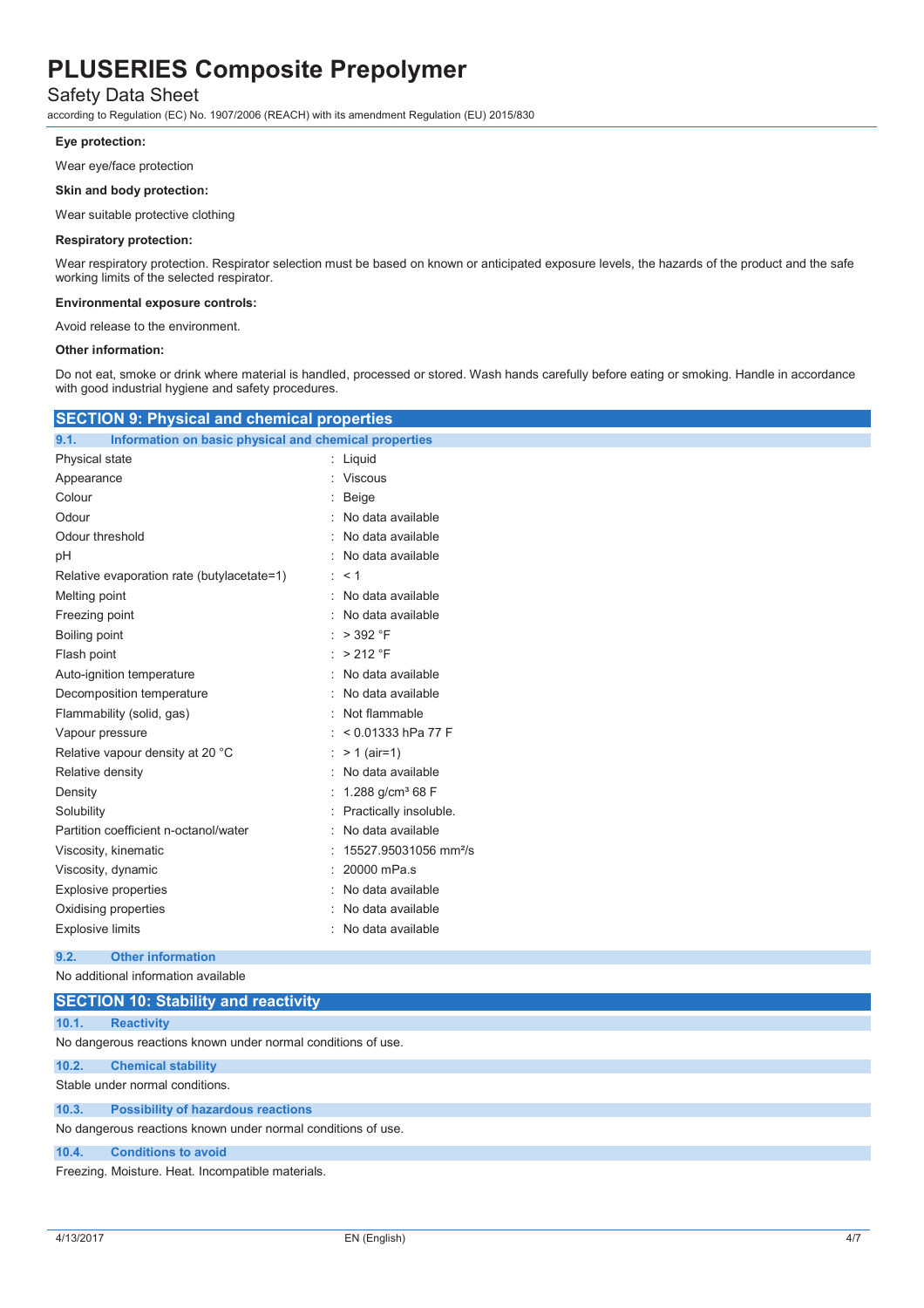### Safety Data Sheet

according to Regulation (EC) No. 1907/2006 (REACH) with its amendment Regulation (EU) 2015/830

#### **10.5. Incompatible materials**

Acids. Alcohols. Aluminum. Amines. Ammonia. Bases. Copper and its alloys. Fluorine. Iron. Isocyanates. Oxidizers. Phosphorus. Strong alkalis. Strong reducing agents. Water. zinc. humid air.

#### **10.6. Hazardous decomposition products**

May include, and are not limited to: oxides of carbon. Hydrocarbons. Hydrogen cyanide. Isocyanates. Nitrogen oxides.

### **SECTION 11: Toxicological information 11.1. Information on toxicological effects**  Acute toxicity **induced and the COV** contract in the inhalation:dust,mist: Harmful if inhaled. ATE CLP (dust, mist) 1.720 mg/l/4h **4,4'-Methylenediphenyl diisocyanate (101-68-8)** LD50 oral rat  $\vert$  31600 mg/kg LC50 inhalation rat <br>
369 mg/m<sup>3</sup> (Exposure time: 4 h) **Propylene carbonate (108-32-7)** LD50 oral rat 29000 mg/kg LD50 dermal rabbit  $\vert$  > 3000 mg/kg Unknown acute toxicity (CLP) - SDS : 50.22% of the mixture consists of ingredient(s) of unknown acute oral toxicity 85.73% of the mixture consists of ingredient(s) of unknown acute dermal toxicity 51.71% of the mixture consists of ingredient(s) of unknown acute inhalation (dust/mist) toxicity Skin corrosion/irritation **interval in the Causes** skin irritation. Serious eye damage/irritation : Causes serious eye irritation. Respiratory or skin sensitisation : May cause allergy or asthma symptoms or breathing difficulties if inhaled. May cause an allergic skin reaction. Germ cell mutagenicity **in the contract of the Contract Contract Contract Contract Contract Contract Contract Contract Contract Contract Contract Contract Contract Contract Contract Contract Contract Contract Contract Cont** Carcinogenicity **Carcinogenicity** : Suspected of causing cancer. Reproductive toxicity **in the contract of the CR**eproductive toxicity STOT-single exposure **in the state of the state of the STOT-single exposure**  $\cdot$  May cause respiratory irritation. STOT-repeated exposure : May cause damage to organs through prolonged or repeated exposure. Aspiration hazard **in the set of the set of the set of the set of the set of the set of the set of the set of the set of the set of the set of the set of the set of the set of the set of the set of the set of the set of th PLUSERIES Composite Prepolymer** Viscosity, kinematic 15527.95031056 mm²/s Other information **contained in the contained in the contained in the contained in the contained of exposure:** ingestion, inhalation, skin and eye.

### **SECTION 12: Ecological information**

| 12.1.<br><b>Toxicity</b>                            |                                                                                  |
|-----------------------------------------------------|----------------------------------------------------------------------------------|
| Ecology - general                                   | May cause long-term adverse effects in the aquatic environment.                  |
| Propylene carbonate (108-32-7)                      |                                                                                  |
| LC50 fish 1                                         | > 1000 mg/l (Exposure time: 96 h - Species: Cyprinus carpio [semi-static])       |
| EC50 Daphnia 1                                      | > 500 mg/l (Exposure time: 48 h - Species: Daphnia magna)                        |
| EC50 72h algae (1)                                  | > 500 mg/l (Species: Desmodesmus subspicatus)                                    |
| Unknown hazards to the aquatic environment<br>(CLP) | : Contains 75.51 % of components with unknown hazards to the aquatic environment |
| 12.2.<br><b>Persistence and degradability</b>       |                                                                                  |
| <b>PLUSERIES Composite Prepolymer</b>               |                                                                                  |
| Persistence and degradability                       | Not established.                                                                 |
| <b>Bioaccumulative potential</b><br>12.3.           |                                                                                  |
| <b>PLUSERIES Composite Prepolymer</b>               |                                                                                  |
| Bioaccumulative potential                           | Not established.                                                                 |
| Propylene carbonate (108-32-7)                      |                                                                                  |
| Partition coefficient n-octanol/water               | 0.48 (at $25 °C$ )                                                               |
| 12.4.<br><b>Mobility in soil</b>                    |                                                                                  |
| No additional information available                 |                                                                                  |

#### **12.5. Results of PBT and vPvB assessment**

No additional information available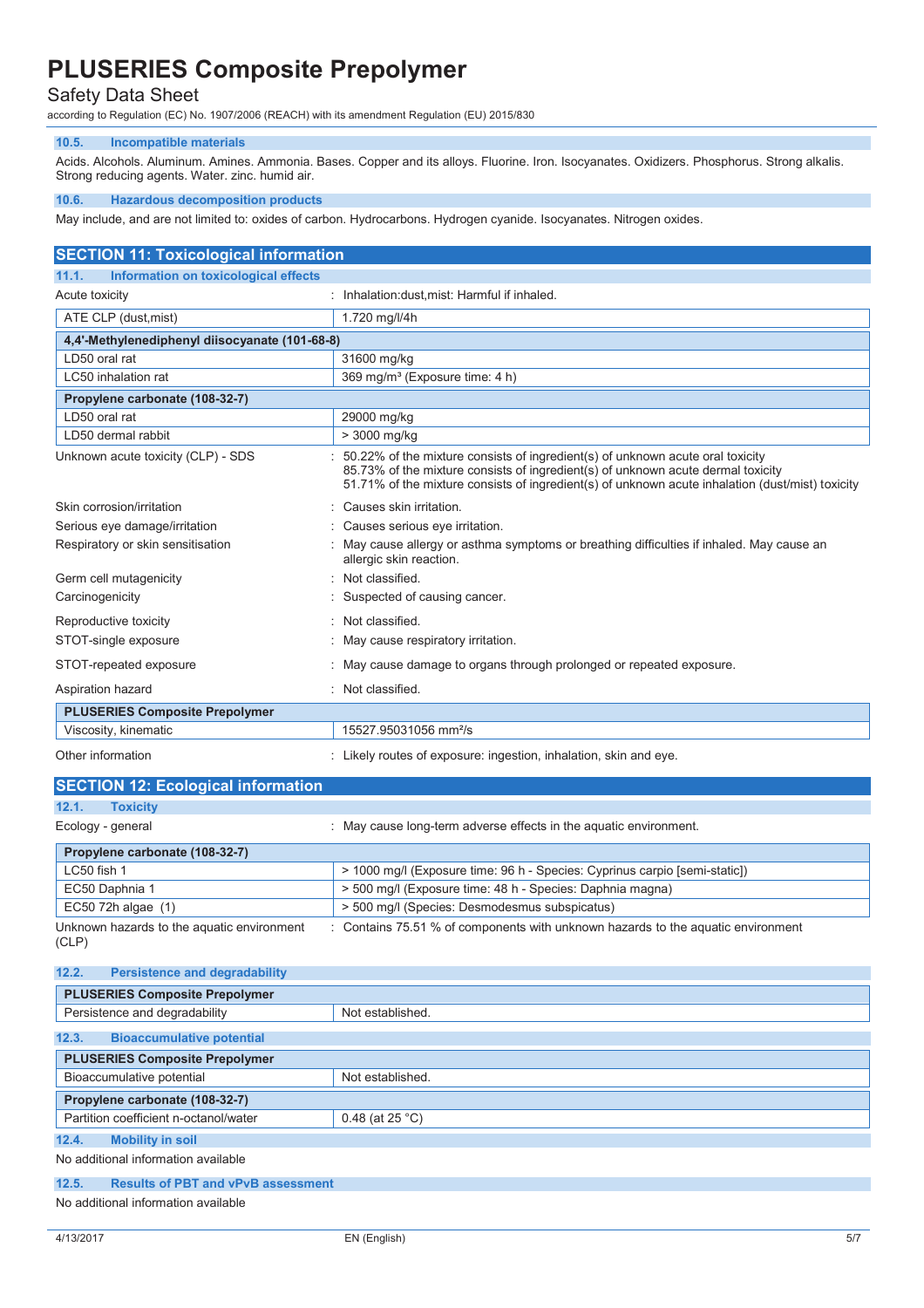Safety Data Sheet

according to Regulation (EC) No. 1907/2006 (REACH) with its amendment Regulation (EU) 2015/830

| 12.6.               | <b>Other adverse effects</b>                                                                                                                  |                                                                                                                                                                                                                                                                                          |
|---------------------|-----------------------------------------------------------------------------------------------------------------------------------------------|------------------------------------------------------------------------------------------------------------------------------------------------------------------------------------------------------------------------------------------------------------------------------------------|
|                     | Additional information                                                                                                                        | No other effects known                                                                                                                                                                                                                                                                   |
|                     | <b>SECTION 13: Disposal considerations</b>                                                                                                    |                                                                                                                                                                                                                                                                                          |
| 13.1.               | <b>Waste treatment methods</b>                                                                                                                |                                                                                                                                                                                                                                                                                          |
|                     | Product/Packaging disposal recommendations                                                                                                    | Dispose of contents/container to hazardous or special waste collection point, in accordance<br>with local, regional, national and/or international regulation.                                                                                                                           |
|                     | <b>SECTION 14: Transport information</b>                                                                                                      |                                                                                                                                                                                                                                                                                          |
|                     | In accordance with ADR                                                                                                                        |                                                                                                                                                                                                                                                                                          |
| 14.1.               | <b>UN number</b>                                                                                                                              |                                                                                                                                                                                                                                                                                          |
| UN-No. (ADR)        |                                                                                                                                               | : Not regulated                                                                                                                                                                                                                                                                          |
| 14.2.               | <b>UN proper shipping name</b>                                                                                                                |                                                                                                                                                                                                                                                                                          |
|                     | Proper Shipping Name (ADR)                                                                                                                    | : Not regulated                                                                                                                                                                                                                                                                          |
| 14.3.<br><b>ADR</b> | <b>Transport hazard class(es)</b>                                                                                                             |                                                                                                                                                                                                                                                                                          |
|                     | Transport hazard class(es) (ADR)                                                                                                              | : Not regulated                                                                                                                                                                                                                                                                          |
| 14.4.               | <b>Packing group</b>                                                                                                                          |                                                                                                                                                                                                                                                                                          |
|                     | Packing group (ADR)                                                                                                                           | : Not regulated                                                                                                                                                                                                                                                                          |
| 14.5.               | <b>Environmental hazards</b><br>Dangerous for the environment                                                                                 | ÷.<br>No                                                                                                                                                                                                                                                                                 |
| Other information   |                                                                                                                                               | No supplementary information available.                                                                                                                                                                                                                                                  |
|                     |                                                                                                                                               |                                                                                                                                                                                                                                                                                          |
| 14.6.               | <b>Special precautions for user</b>                                                                                                           |                                                                                                                                                                                                                                                                                          |
|                     | Special transport precautions                                                                                                                 | : Do not handle until all safety precautions have been read and understood.                                                                                                                                                                                                              |
| 14.7.               | Transport in bulk according to Annex II of Marpol and the IBC Code                                                                            |                                                                                                                                                                                                                                                                                          |
| Not applicable      |                                                                                                                                               |                                                                                                                                                                                                                                                                                          |
|                     | <b>SECTION 15: Regulatory information</b>                                                                                                     |                                                                                                                                                                                                                                                                                          |
| 15.1.               |                                                                                                                                               | Safety, health and environmental regulations/legislation specific for the substance or mixture                                                                                                                                                                                           |
| 15.1.1.             | <b>EU-Regulations</b>                                                                                                                         |                                                                                                                                                                                                                                                                                          |
|                     | Contains no REACH substances with Annex XVII restrictions<br>Contains no REACH candidate substance.<br>Contains no REACH Annex XIV substances |                                                                                                                                                                                                                                                                                          |
|                     |                                                                                                                                               |                                                                                                                                                                                                                                                                                          |
| 15.1.2.             | <b>National regulations</b>                                                                                                                   |                                                                                                                                                                                                                                                                                          |
|                     | No additional information available                                                                                                           |                                                                                                                                                                                                                                                                                          |
| 15.2.               | <b>Chemical safety assessment</b>                                                                                                             |                                                                                                                                                                                                                                                                                          |
|                     | No chemical safety assessment has been carried out.                                                                                           |                                                                                                                                                                                                                                                                                          |
|                     |                                                                                                                                               |                                                                                                                                                                                                                                                                                          |
|                     | <b>SECTION 16: Other information</b>                                                                                                          |                                                                                                                                                                                                                                                                                          |
| None.               | Indication of changes:                                                                                                                        |                                                                                                                                                                                                                                                                                          |
| Data sources        |                                                                                                                                               | : REGULATION (EC) No 1272/2008 OF THE EUROPEAN PARLIAMENT AND OF THE<br>COUNCIL of 16 December 2008 on classification, labelling and packaging of substances and<br>mixtures, amending and repealing Directives 67/548/EEC and 1999/45/EC, and amending<br>Regulation (EC) No 1907/2006. |
| Other information   |                                                                                                                                               | : None.                                                                                                                                                                                                                                                                                  |

### Full text of H- and EUH-statements:

| Acute Tox. 4 (Inhalation)            | Acute toxicity (inhal.), Category 4                |  |  |
|--------------------------------------|----------------------------------------------------|--|--|
| Acute Tox. 4 (Inhalation: dust.mist) | Acute toxicity (inhalation: dust, mist) Category 4 |  |  |
| Carc. 2                              | Carcinogenicity, Category 2                        |  |  |
|                                      |                                                    |  |  |